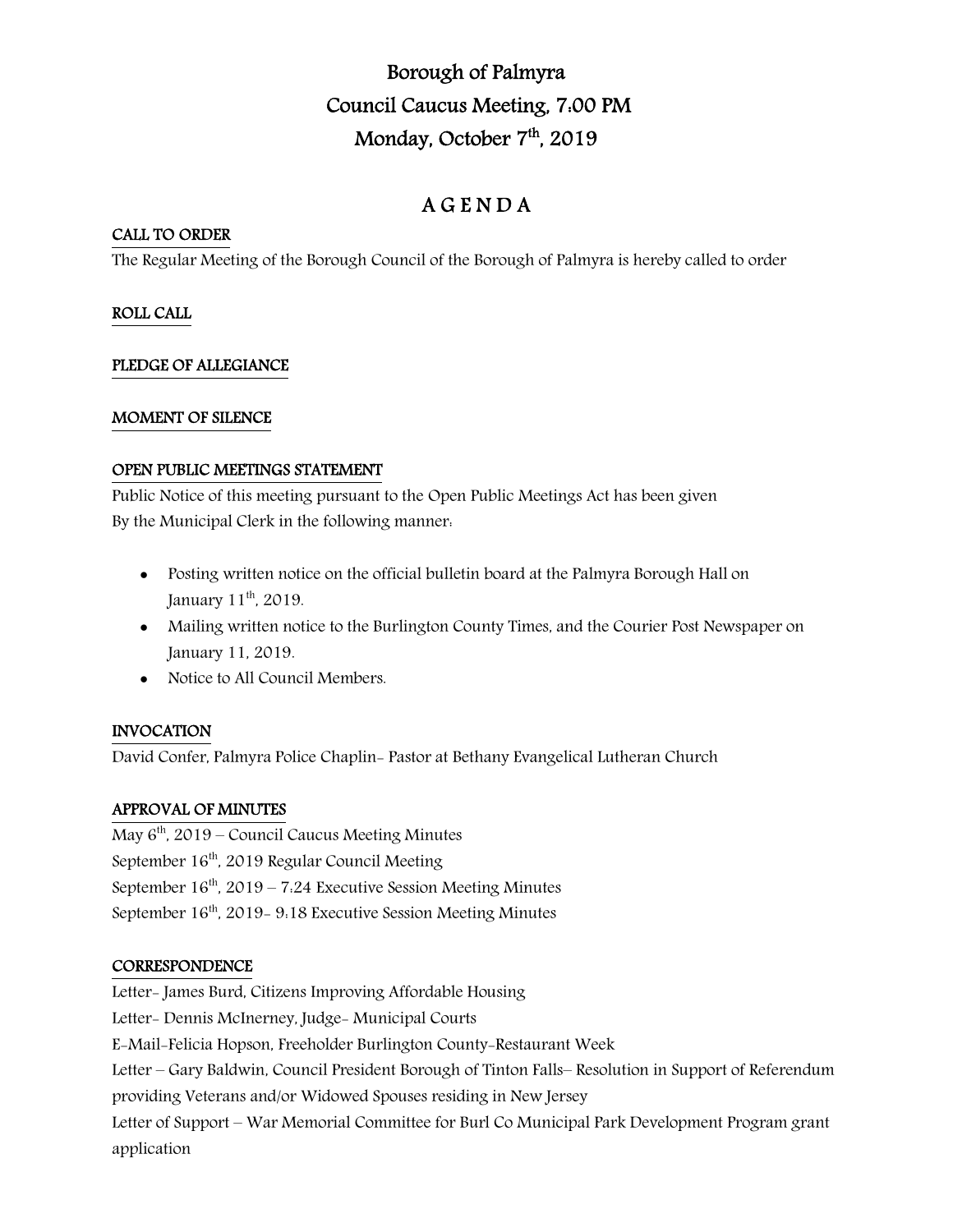Letter of Support – Palmyra Improvement Association for Burl Co Municipal Park Development Program grant application Email - PSE&G LIHEAP program information and open for intake

#### PROFESSIONAL UPDATES

Joe Henry, Hardenbergh Insurance – Annual Safety on the Agenda presentation

### PROCLAMATION

Put the Brakes on Fatalities Day

#### PUBLIC PORTION

This public portion is for discussion on professional updates, resolutions and ordinances listed on the agenda. Please sign in and state your name and address for the record. Council will give all comments appropriate consideration. Each citizen will be allotted up to five (5) minutes to speak, in order to allow everyone an opportunity to ask questions and express their opinions or concerns. Please direct all comments to the Mayor. Each citizen may only speak once during each public portion.

#### RESOLUTIONS Consent Agenda

Resolution 2019-220 to Resolution 2019-228 will be enacted as a single motion, if any resolution needs additional discussion it will be removed from the consent agenda and voted on separately.

Resolution 2019-220, Resolution Appointing Marie Nagle as Registrar for the Borough of Palmyra for a three year term effective August  $1<sup>st</sup>$ , 2019

Resolution 2019-221, Resolution Requesting Approval of item of Revenue and Appropriation

NJSA 40A: 4-87 (Chapter 159) 2019 Drive Sober or Get pulled Over Statewide Labor Day Crackdown in the amount of \$5,500.00

Resolution 2019-222, Resolution Authorizing the Cancellation of Taxes for a Totally Disabled Veteran Located at 2013 Harbour Drive Block 152.1 Lot 2013 Partial Tax Year Beginning August 21<sup>st</sup>, 2019 and thereafter also Refunding Taxes Paid

Resolution 2019-223, Resolution of the Borough of Palmyra Appointing Raymond C. Holshue, Jr, as Electrical Sub-Code Official and Electrical Inspector, Effective September 11th, 2019

Resolution 2019-224, Resolution Appointing Frances Smith as a Substitute Crossing Guard for the Borough of Palmyra Effective October 3rd, 2019

Resolution 2019-225, Resolution Appointing Gail Marguis as a Substitute Crossing Guard for the Borough of Palmyra Effective October 3rd, 2019

Resolution 2019-226, Resolution Appointing Howard Dreby as a Crossing Guard for the Borough of Palmyra Effective October 11<sup>th</sup>, 2019

Resolution 2019-227, Resolution supporting the Borough of Palmyra's and Palmyra Improvement Association's Participation in the Community Foundation of South Jersey's Initiative Transform South Jersey Community Heart and Soul Program

Resolution 2019-228, Resolution Authorizing the Gift, Sale, Auction or Raffle of Property No Longer Needed for Public Use.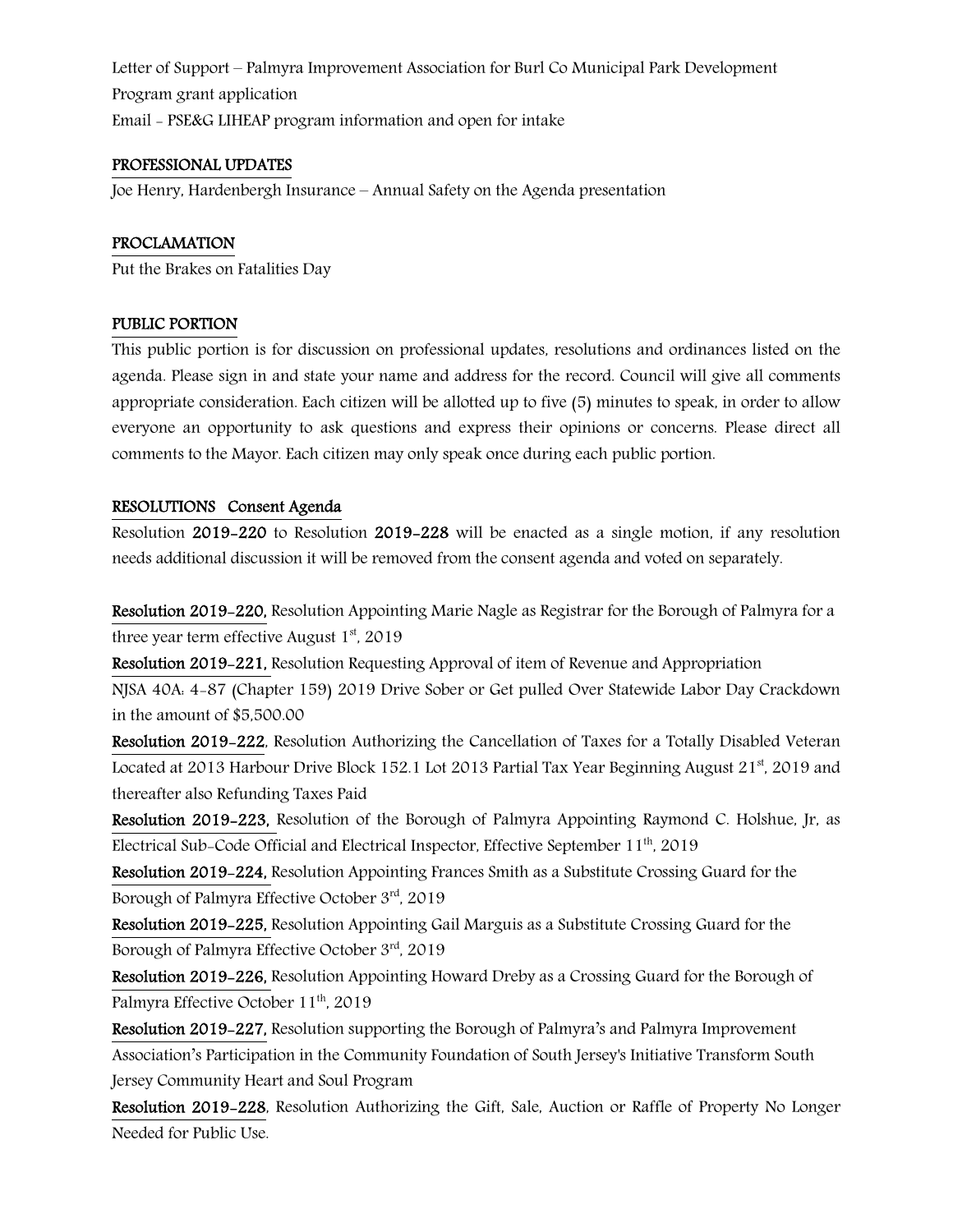## COMMUNITY SPOTLIGHT

Independence Fire Department "Craft Beer Fest"- October 5th, 2019 Palmyra Community Center Program Board -2019 Fall Programs Palmyra Halloween Parade Fundraiser- Chipotle Dinner- October 15<sup>th</sup>, 2019 Kaya Robinson – PHS Borough Council Representative

#### PUBLIC REMINDERS

#### DISCUSSION ITEMS

#### NEW Business

- Public Events
	- Farmers Market- October 24<sup>th</sup>, 2019
	- Halloween Parade- October 30<sup>th</sup>, 2019
	- Veterans Day- November 11<sup>th</sup>, 2019
	- Tree Lighting / Santa Visit December  $6<sup>th</sup>$ , 2019
- Grant opportunities: Sustainable Jersey energy conservation & renewable energy- 10K-30K
- 2020 Budget
- Sign Ordinance
- Borough Newsletter October & November issue
- Social Media policy & Facebook posts
- Business Directory Kiosk
- Secure and Fair Enforcement Banking Act (SAFE Banking Act) provides access to financial services for cannabis industry
- PPPM –proposed amendments
	- Bereavement Leave for part-time employees
	- Public Works/Sewer hours and overtime
	- Advance payments for per diem/travel expenses
- PSE & G update proposed LED Street Lighting

## Old Business

- Holiday decorations
- Palmyra Riverfront request for road brining & salting and potential police enforcement of traffic regulations
- Parking Ordinance proposed amendments
- Transform South Jersey Community Heart and Soul
- Quench water coolers and reduced use of bottled water
- Spotted Lanternfly Quarantine Area and public reporting
- Landscaping for Broad St. intersections ERI design/quotes
- Artificial turf field additional G-MAX Test Report proposed repairs/improvements
- DeVece & Shaffer deed/sale Mayor to sign Seller's Residency Statement